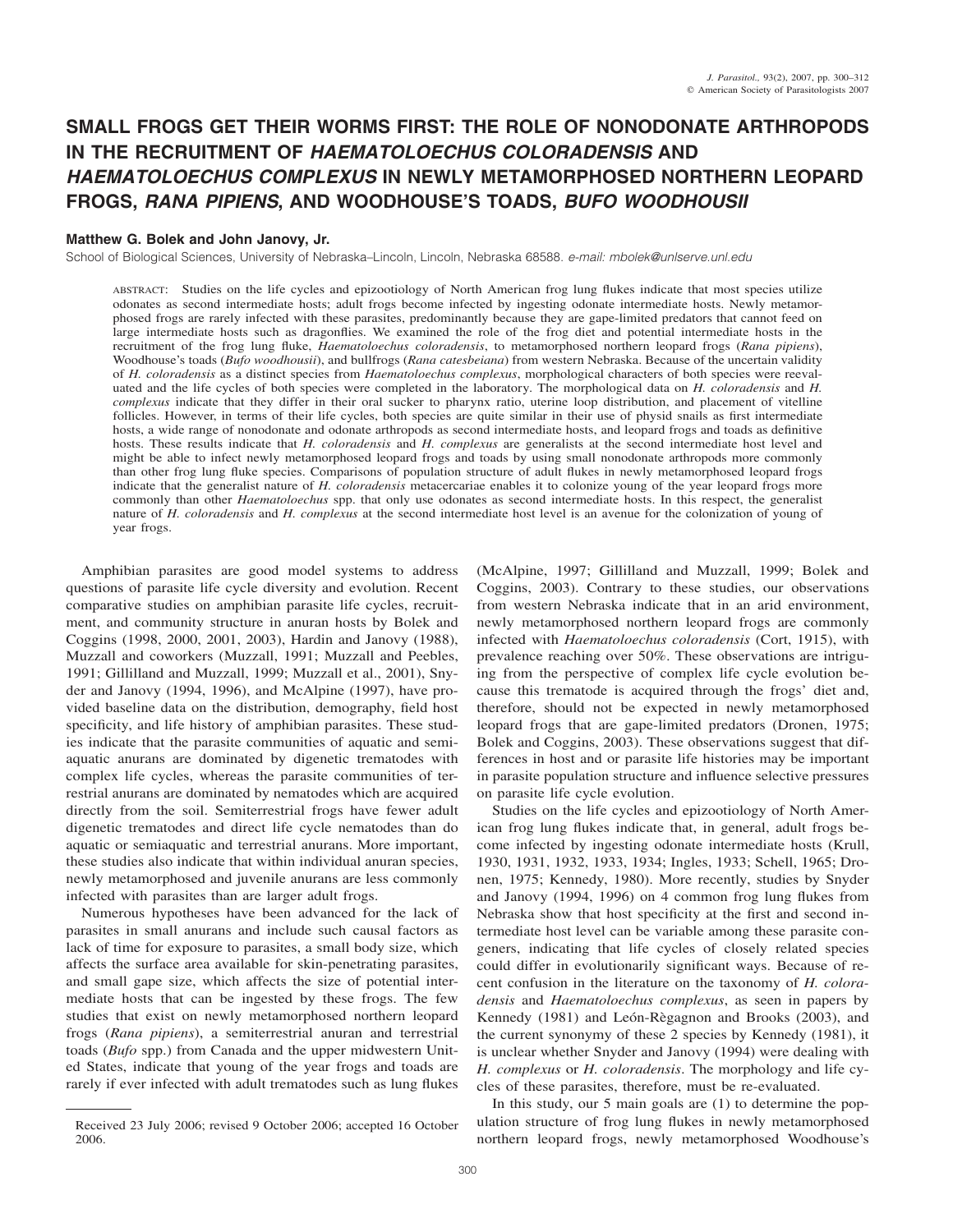toads (*Bufo woodhousii*), and 3 other anuran species from western Nebraska; (2) to determine the second intermediate arthropod hosts that serve as a route of infection for *H. coloradensis* to newly metamorphosed leopard frogs and toads in the field; (3) to re-evaluate the second intermediate host specificity of *H. complexus*; (4) to test whether nonodonate arthropods serve as a viable route of infection for *H. coloradensis* and *H. complexus* to newly metamorphosed frogs and toads; and (5) to re-evaluate the diagnostic characteristics of *H. coloradensis* and *H. complexus*.

# **MATERIALS AND METHODS**

### *Haematoloechus coloradensis* **field studies**

During July–August 2001, 142 young of the year northern leopard frogs, were collected from Cedar Creek, Keith County, Nebraska (41.18639°N, 101.36276°W), and examined for *Haematoloechus* spp. Stomach content data were also obtained. All frogs were placed on ice as they were being collected and brought into the laboratory. Frogs were killed, the snout vent length (SVL) was measured, and the frogs were examined for parasites and stomach content data within 1–4 hr of collection. Trematodes were removed from the lungs, allowed to release eggs in water, and fixed in alcohol-formalin-acetic acid (AFA); representative specimens were stained with Seminchon's acetocarmine (Pritchard and Kruse, 1982). All lung flukes were identified on the basis of the description for *H. coloradensis* by Cort (1915), *H. complexus* by Krull (1933), *Haematoloechus longiplexus* and *Haematoloechus medioplexus* by Stafford (1902), and *Haematoloechus parviplexus* by Irwin (1929). All stomach contents were identified as specifically as possible, and all intact stomach content remains were measured to the nearest 0.5 mm. Stomach content data were grouped as frequencies of individuals ingested according to order, class, or subclass and aquatic or terrestrial ecological habitats. Invertebrates from stomach contents of frogs were identified to family, genus, or species with keys in Borror et al. (1989), Merritt and Cummins (1996), Westfall and May (1996), Dunkle (2000), Needham et al. (2000), and Thorp and Covich (2001).

Additionally, 62 naturally infected frogs collected from August–September 2001 were maintained in the laboratory for 4–6 wk to allow enough time for all immature specimens of *Haematoloechus* spp. naturally infecting these frogs to mature. Frogs were maintained in groups of 5 individuals in small plastic boxes (33  $\times$  9  $\times$  14 cm) on moist paper towels and fed commercially reared crickets 3 times per week.

Frogs were also sampled from Cedar Creek and Breen's Flyway (a pond adjacent to Cedar Creek, 41.18080°N, 101.57973°W) during 2002–2004 and measured and examined for frog lung flukes. These specimens included 25 northern leopard frogs collected during September 2002; 40 northern leopard frogs and 2 bullfrogs collected during August–September 2003; and 20 northern leopard frogs, 25 metamorphosed Woodhouse's toads, and 10 metamorphosed and adult bullfrogs (*Rana catesbeiana*) collected during June–September 2004.

To determine what second intermediate hosts served as reservoirs of infections for metamorphosed northern leopard frogs at Cedar Creek during 2001, numerous arthropods were sampled during June–August 2001 from this location. All aquatic and semiaquatic arthropods were collected by the use of a dip-net, stored in buckets without snails, and brought into the laboratory. Adult odonates were collected with a butterfly net, then immediately placed on ice in plastic jars, and brought back to the laboratory. All adult odonates and aquatic arthropods were isolated within 1 hr of collection, identified, and examined for the presence of metacercariae. Aquatic and semiaquatic arthropods collected from Cedar Creek were identified to family, genus, or species with keys in Borror et al. (1989), Merritt and Cummins (1996), Westfall and May (1996), Dunkle (2000), Needham et al. (2000), and Thorp and Covich (2001).

The following measures of parasitism were calculated for the various amphibians and invertebrates examined (Margolis et al., 1982): prevalence, the percentage of infected organisms in a sample; mean intensity, the mean number of worms per infected host; mean abundance, the mean number of individuals of a particular parasite species per organism of a particular species examined, including infected and noninfected individuals; or a combination of these measures. Values are reported as a mean  $\pm$  1 SD.

#### *Haematoloechus coloradensis* **snail first intermediate host infections**

Adult *H. coloradensis* flukes were obtained from wild-caught northern leopard frogs from Cedar Creek. Worms were placed in 70-ml plastic containers containing aged tap water and allowed to release their eggs. Worms were then fixed in AFA, stained, and identified to species. Colonies of *Physa* (*Physella*) *gyrina* snails were established in the laboratory from wild strains collected from Nickol Pond in Cass County, Nebraska (40.81412°N, 96.46000°W). Snails were maintained on a diet of frozen mustard greens and Tetra Min® fish food. Snails were reared from eggs for a period of 6 wk in the laboratory and then infected with *H. coloradensis* eggs by placing individual snails into 70-ml plastic containers with *H. coloradensis* eggs and Tetra Min fish food for 5 min. All snail feces were then checked for hatched *H. coloradensis* eggs. Exposed snails were maintained for a period of 30 days, and all survivors were isolated in 1.5-ml well plates filled with aged tap water and observed daily for shedding cercariae.

#### *Haematoloechus coloradensis* **nonodonate arthropod second intermediate host infections**

Adult male giant water bugs (Hemiptera: *Belostoma* sp.) covered with eggs were collected from Nickol Pond and brought into the laboratory and placed in individual white 22.7-L buckets. Once hatched, young belostomatid bugs were individually isolated in 1.5-ml well plates filled with aged tap water and fed chironomid larvae daily. Three additional nonodonate arthropod species (Diptera: *Tanytarsus* sp., Ephemeroptera: *Callibaetis* sp., and Crustacea: *Hyalella azteca*) used in the second intermediate host infections came from a variety of natural populations, including the toe drains of Lake McConaughy, Keith County, Nebraska (41.23218°N, 101.66973°W), and Dunwoody Pond, Keith County, Nebraska, (41.21527°N, 101.5784°W). Larval eastern pondhawk dragonflies (*Erythemis simplicicollis*) collected from Dunwoody Pond were also exposed to *H. coloradensis* cercariae as positive controls. Nonodonate arthropods and dragonflies were divided into 3 equal groups and designated as time 0 controls, experimental, or time *t* controls. Nonodonate arthropods were isolated in 1.5-ml well plates, whereas dragonflies were isolated in 5-ml well plates filled with aged tap water for 24 hr before exposure. Time 0 controls were dissected at the beginning of the experimental infections, whereas time *t* controls were maintained throughout the duration of the experiment and dissected along with the experimental group. For infections, approximately 20–50 cercariae of *H. coloradensis* from lab-reared and infected *P. gyrina* snails were pipetted into each well that contained an experimental nonodonate and odonate arthropod. After exposure to cercariae, water was changed daily for a period of 4 days, after which time all surviving experimentally exposed arthropods and time *t* control arthropods were dissected in insect saline and inspected for the presence of *H. coloradensis* metacercariae. Cercariae attachment and penetration behavior was observed on a number of nonodonate and odonate arthropods, including dragonfly and damselfly larvae.

#### *Haematoloechus coloradensis* **frog definitive host infections**

Young tadpoles (Gosner stage 26–30) of northern leopard frogs were collected from Cedar Creek and maintained in the laboratory in 45.5-L tanks filled with aged tap water for a period of 6 wk through metamorphosis. Tadpoles were maintained on a diet of frozen mustard greens and Tetra Min fish food, whereas metamorphosed frogs were fed commercial lab-reared crickets (*Gryllus firmus*) and tenebrionid beetle (*Tenebrio molitor*) adults and larvae. Lab-reared northern leopard frogs were each exposed to *H. coloradensis* metacercariae reared in nonodonate arthropods. All arthropods were dissected in insect saline (Hoar and Hickman, 1967). On removal from the nonodonate arthropod hosts, metacercariae were divided into groups of 10–15 in insect saline. Ten to 15 metacercariae were drawn into a pipette and placed into the esophagus of an experimental frog and forced down its throat. The pipette was then examined under a dissecting microscope to confirm that no metacercariae remained. Exposed frogs, along with noninfected time *t* controls, were maintained in groups of 2–4 individuals in 45.5-L tanks on moist sand or gravel. They were fed commercial crickets and tene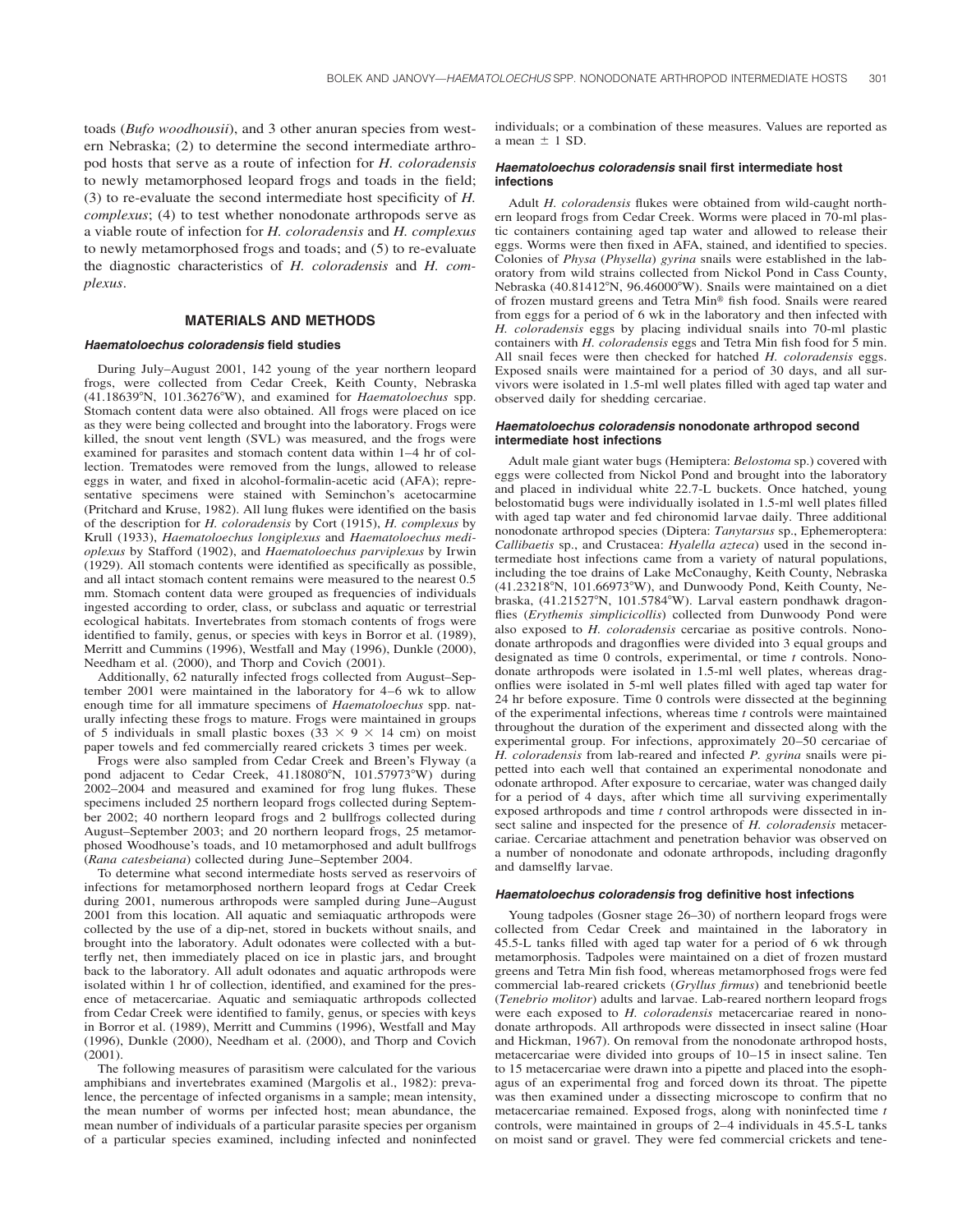brionid beetles daily for a period of up to 30 days, at which time they were killed, necropsied, and examined for frog lung flukes.

Additionally, 3 lab-reared northern leopard frogs, 3 lab-reared bullfrogs, and 2 field-collected Woodhouse's toads, along with 10 time 0 controls, and 10 time *t* controls collected from Beckius Pond, Keith County, Nebraska (41.20835°N, 101.61777°W), were used for experimental infections with *H. coloradensis*. Amphibians were infected with 5–10 metacercariae of *H. coloradensis* from laboratory-infected dragonflies, *Erythemis simplicicollis*, collected from Dunwoody Pond in Keith County, Nebraska. Frogs and toads were maintained in the laboratory on a diet of commercial crickets for 20–30 days, when they were killed and examined for *H. coloradensis* infections.

### *Haematoloechus complexus* **life cycle studies**

Because of high mortality of experimentally infected snails, naturally infected snails were collected from Pawnee Lake, Lancaster County, Nebraska (40.84310°N, 96.85700°W). During 2001–2005, 399 frogs and toads of 6 species were examined from this location; *H. coloradensis* was never in these amphibians (Bolek, 2006). The only frog lung fluke that uses physid snails as first intermediate hosts at this location is *H. complexus*. Fifty *P. gyrina* snails were collected by dip-net and were individually isolated in 1.5-ml well plates filled with aged tap water. Of these, 1 snail shed *Haematoloechus* sp. cercariae. Three nonodonate arthropod species (Diptera: *Tanytarsus* sp., Ephemeroptera: *Callibaetis* sp., and Crustacea: *Hyalella azteca*) along with eastern pondhawk dragonflies used in the second intermediate host infections, came from a variety of natural populations collected from toe drains of Lake Mc-Conaughy, Keith County, Nebraska, and Dunwoody Pond, Keith County, Nebraska. These arthropods were divided into 3 equal groups and designated as time 0 controls, experimental, or time *t* controls and were isolated in 1.5-ml well plates filled with aged tap water for 24 hr before exposure. All arthropod infections followed the same procedure as previously described for *H. coloradensis*. To be sure that cercariae shed by the single *P. gyrina* were *H. complexus*, 4 newly metamorphosed Woodhouse's toads along with 10 time 0 and 10 time *t* controls collected from Beckius Pond, Keith County, Nebraska, were used for definitive host infections. The 4 experimental toads were each given 5–10 *H. complexus* metacercariae from laboratory-infected nonodonate arthropods. Toads were maintained in the laboratory on a diet of tenebrionid beetle larvae for 20–30 days, when they were killed and examined for *H. complexus* infections.

### **Other amphibian field surveys**

During May–September 2000–2004, an additional 57 adult bullfrogs and 2 adult plains leopard frogs (*Rana blairi*) were collected from Nevens Pond, Keith County, Nebraska (41.20710°N, 101.40850°W) and 3 adult plains leopard frogs and 10 adult plains spadefoot toads (*Spea bombifrons*) were collected from Cedar Point Biological Station, Keith County, Nebraska (41.21051°N, 101.52220°W) and examined for frog lung flukes. Voucher specimens of lung flukes have been deposited in the H. W. Manter Parasitology Collection, University of Nebraska, Lincoln, Nebraska (accession numbers HWML 48430, *H. coloradensis*, 48429 *H. complexus*, 48432 *H. longiplexus*, 48431 *H. medioplexus*, and 48433 *H. parviplexus*).

### **Morphological studies**

Morphological data were collected on 20 *H. coloradensis* worms from northern leopard frogs, plains leopard frogs, and Woodhouse's toads, and 20 *H. complexus* worms from northern leopard frogs, plains leopard frogs, Woodhouse's toads, and green frogs (*Rana clamitans melanota*). Worms used for morphological analysis were collected from a number of locations in Indiana, Nebraska, and Wisconsin. These included 3 *H. coloradensis* collected from plains leopard frogs from Nevens Pond and Cedar Point Biological Station, Keith County, Nebraska, and 7 *H. coloradensis* collected from northern leopard frogs from Cedar Creek, Keith County, Nebraska; 1 *H. complexus* collected from a northern leopard frog from West Lafayette, Tippecanoe County, Indiana (40.44472°N, 86.99024°W); 15 H. complexus from plains leopard frogs collected from Pawnee Lake, Nebraska; 1 *H. complexus* from an experimentally infected Woodhouse's toads from Nebraska; and 2 *H. complexus* worms from green frogs collected from Genesse Depot, Waukesha County, Wisconsin (42.98984°N, 88.36634°W). Additionally, to

obtain a better geographical representation *H. coloradensis* and *H. complexus*, voucher specimens collected by Dan Brooks were borrowed from the H. W. Manter Laboratory, University of Nebraska State Museum. These included, *H. coloradensis*: HWML 20134 from a northern leopard frog from Antelope County, Nebraska (42.14764°N, 98.048055°W), 2 slides; HWML 20135 from a northern leopard frog from Saunders County, Nebraska (41.3125°N, 96.69583°W), 2 slides; HWML 20136 from a northern leopard frog from Dawes County, Nebraska (42.773055°N, 103.066385°W), 3 slides; and HWML 20137 from a northern leopard frog from Dawes County, Nebraska (42.699865°N, 103.272775°W), 3 slides, and *H. complexus* HWML 20132 from a plains leopard frog from Lancaster County, Nebraska (40.791665°N, 96.675°W), 1 slide, and HWML 20170 from a plains leopard frog from Jefferson County, Nebraska (40.234865°N, 97.069305°W), 1 slide. On the basis of recent and past *Haematoloechus* sp. description by Brooks (1976) and León-Règagnon et al. (2001, 2002), the following characters were recorded: (1) body shape, body length, and body width; (2) oral sucker location, length, and width; (3) pharynx length and width; (4) oral sucker/pharynx ratio (OS/PH); (5) acetabulum length from anterior end and acetabulum length and width; (6) oral sucker/acetabulum ratio (OS/AC); (7) testes morphology and location; (8) ovary morphology and location; (9) cirrus sac position and location; (10) uterus and uterine loop morphology; (11) vitellaria number and location; and (12) egg length and width. Student's 2-tailed *t*-test was used to compare morphological characteristics between *H. coloradensis* and *H. complexus*. An approximate  $t_s'$ -test was calculated when variances were heteroscedastic (Sokal and Rohlf, 1981). Figures were drawn of representative worms with the aid of a camera lucida.

### **RESULTS**

### *Haematoloechus coloradensis* **field studies**

Mean  $\pm$  SD SVL of the 142 northern leopard frogs collected during July–August 2001 was  $3.85 \pm 0.72$  cm; range 2.3–8.3 cm. Seventy-five of 142 (53%) frogs were infected with frog lung flukes, with a mean abundance of  $3.7 \pm 7.3$  (range 0–44). In total, 530 worms were recovered—491 immature and 39 mature—indicating that frogs were recruiting parasites during the collection period. Seasonally, worms became gravid by mid-August. There was a statistically significant difference in the mean intensity of worms recovered from frogs that contained immature worms versus frogs infected with gravid worms. Most frogs contained nongravid worms during 24 July–8 August, with a single frog having 1 gravid worm, whereas most frogs contained gravid worms on August 16, with a single frog having 3 immature worms (Fig. 1;  $t'_{s} = 3.41$ ,  $P < 0.001$ ). Additionally, of the 62 frogs maintained in the laboratory for a period of 4–6 wk, 30 (48%) were infected with 4 immature and 60 mature (mean intensity  $[MI] = 2.13 \pm 1.33$ ) *H. coloradensis*, indicating that only 1 species of frog lung fluke infected this frog population. Stomach contents data were obtained from 139 of 142 (98%) frogs, with a total of 576 individual invertebrates recovered. Sixteen different groups of aerial, terrestrial, and aquatic invertebrates were recovered, with odonates making up 0.7% of the total diet (Fig. 2). The average size of invertebrates ingested by these frogs was 6.8 mm (range 0.5–18 mm), with all large invertebrates ingested being soft-bodied oligochaetes or lepidopteran larvae.

In total, 320 aquatic and semiaquatic arthropods were collected, including larval and adult dragonflies and damselflies, adult coleoptera, larval diptera, larval ephemeroptera, adult hemiptera, and adult amphipoda. Of these, larval and adult dragonflies and damselflies were infected; coleoptera, ephemeroptera, hemiptera, and amphipoda were also infected with *Haematoloechus* sp. metacercariae. All metacercariae were lo-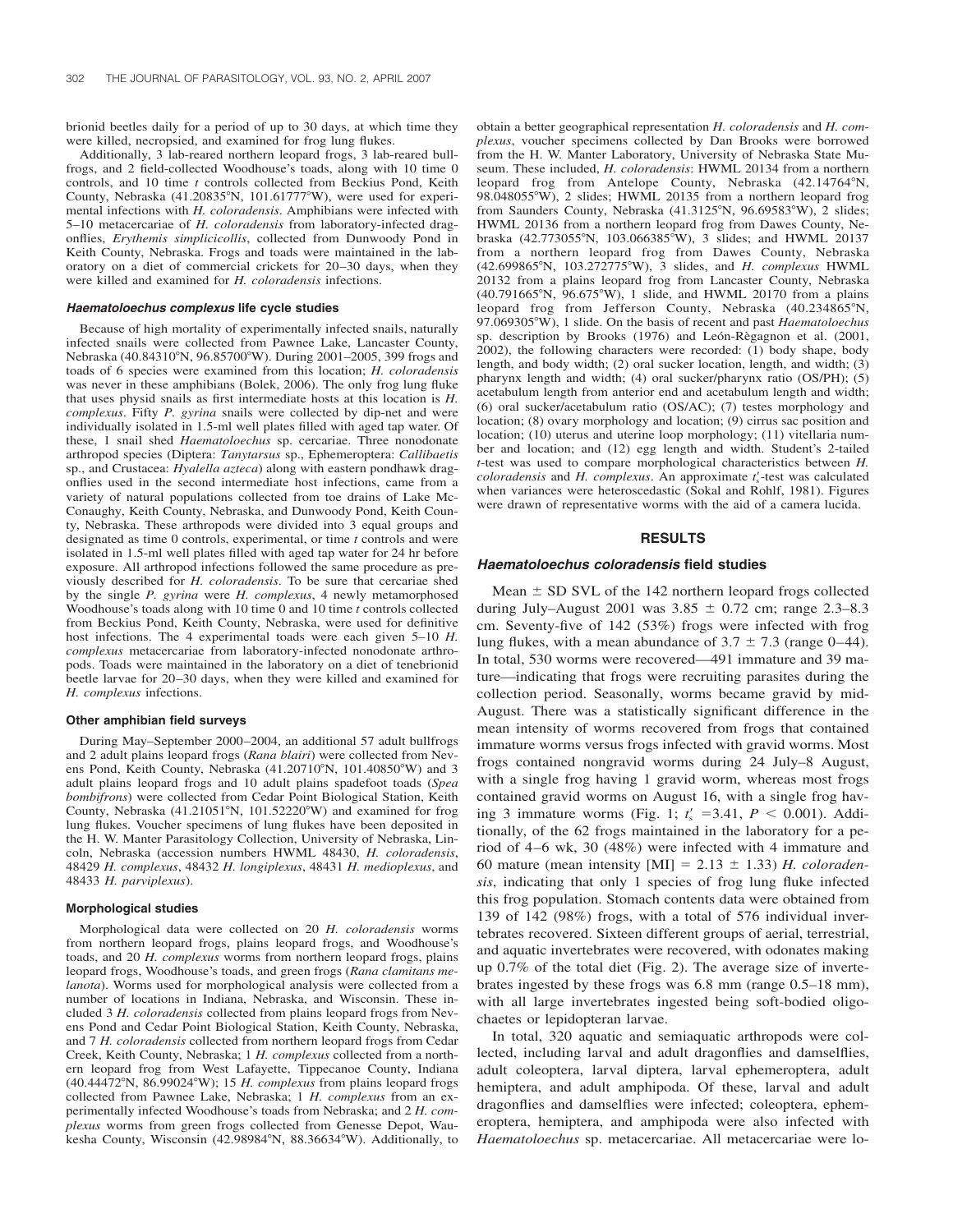

FIGURE 1. Mean intensity of immature and gravid *Haematoloechus coloradensis* recovered from northern leopard frogs infected with predominantly immature worms during late July–early August and predominantly gravid worms during mid-August 2001.

cated in the head, legs, and hemocoel of the arthropods sampled, with prevalence ranging from as high as 94% in larval dragonflies to as low as 0% in dipteran larvae (Table I). None of the metacercariae were encapsulated by the arthropod host. These naturally infected arthropods potentially made up 11.5% of the stomach content data of frogs sampled from this location (Fig. 2).

Mean SVL of the 25 northern leopard frogs collected during September 2002 was  $4.05 \pm 0.59$  cm (range 3.3–6.5 cm); of these, 22 of 25 (88%) frogs were infected with *H. coloradensis*, with a mean abundance of  $5 \pm 4.46$  (range 0–16). Mean SVL of the 40 northern leopard frogs collected during May–September of 2003 was  $4.45 \pm 0.77$  cm (range 3.5–6.5 cm); of these, 27 of 40 (68%) northern leopard frogs were infected with *H. coloradensis*, with a mean abundance of 2.83  $\pm$  3.35 (range 0–16). Two of 40 (5%) northern leopard frogs were infected with *H. medioplexus*, with a mean abundance of  $0.5 \pm 3$  (range 0–19). Additionally, 1 of 2 (50%) bullfrogs (SVL 5.5–6.0 cm) was infected with 19 *H. parviplexus*. Mean SVL of the 20 northern leopard frogs, 25 Woodhouse's toads, and 10 bullfrogs collected during July–September 2004 was  $4.67 \pm 1$  (2.6–6.2) cm,  $1.6 \pm 0.5$  (1–2.8) cm, and  $7.6 \pm 2.1$  (4.5–10) cm, respectively. Three *Haematoloechus* spp. were recovered from these anurans. Northern leopard frogs shared *H. coloradensis* with Woodhouse's toads, whereas bullfrogs were infected with *H. parviplexus* and shared *H. longiplexus* with northern leopard frogs.

# *Haematoloechus coloradensis* **laboratory life cycle studies**

Surviving lab-reared and -infected snails began shedding cercariae after a period of 30 days and continued to shed cercariae for up to 2 wk, when observations were stopped. Metacercariae of *H. coloradensis* developed in all 4 species of nonodonate



#### Invertebrates

FIGURE 2. Stomach contents frequency data for 142 young of year (YOY) northern leopard frogs indicating the potential intermediate hosts for *Haematoloechus coloradensis* recovered from Cedar Creek, Keith County, Nebraska, during 2001. Note that odonates (arrow) make up only 0.7% of the diet.

arthropod hosts exposed, although not all exposed individuals became infected. Prevalence ranged from a high of 80% for ephemeropterans to a low of 20% for amphipods (Table II). Ten of 10 (100%) dragonflies became infected with *H. coloradensis*. Additionally, 2 chironomid larvae metamorphosed on the day of necropsy; 1 of these insects was infected with a single *H. coloradensis* metacercaria. None of the metacercariae were encapsulated by any of the arthropod hosts. No *Haematoloechus* metacercariae were observed in any of the time 0 or time *t* control groups. Four of 6 (67%) lab-reared northern leopard frogs given 10–15 *H. coloradensis* metacercariae from nonodonate hosts became infected, with a mean intensity of 1.75  $\pm$ 1 (range 1–3), whereas none of the 6 time *t* control lab-reared northern leopard frogs were infected.

Additionally, when given metacercariae from experimentally infected dragonfly larvae, 3 of 3 (100%) northern leopard frogs became infected with 1, 2, and 3 *H. coloradensis*, 1 of 2 (50%) Woodhouse's toads were infected with 3 *H. coloradensis*, but none of the 3 (0%) bullfrogs became infected.

Observations on the behavior of *H. coloradensis* cercariae indicated that cercariae stopped swimming on contact with the arthropod host. Cercariae attached to the arthropod with their ventral sucker and began to crawl along the surface of the arthropod body with the aid of their ventral and oral suckers (Fig. 3). Once cercariae encountered an intersegmental membrane, they began to thrust the stylet into the membrane. Some of these were observed to drop their tails, pierce the intersegmental membrane, enter, and develop to the metacercaria stage (Fig. 3).

### *Haematoloechus complexus* **life cycle studies**

Metacercariae of *H. complexus* developed in all 3 species of nonodonate arthropod hosts exposed, although not all exposed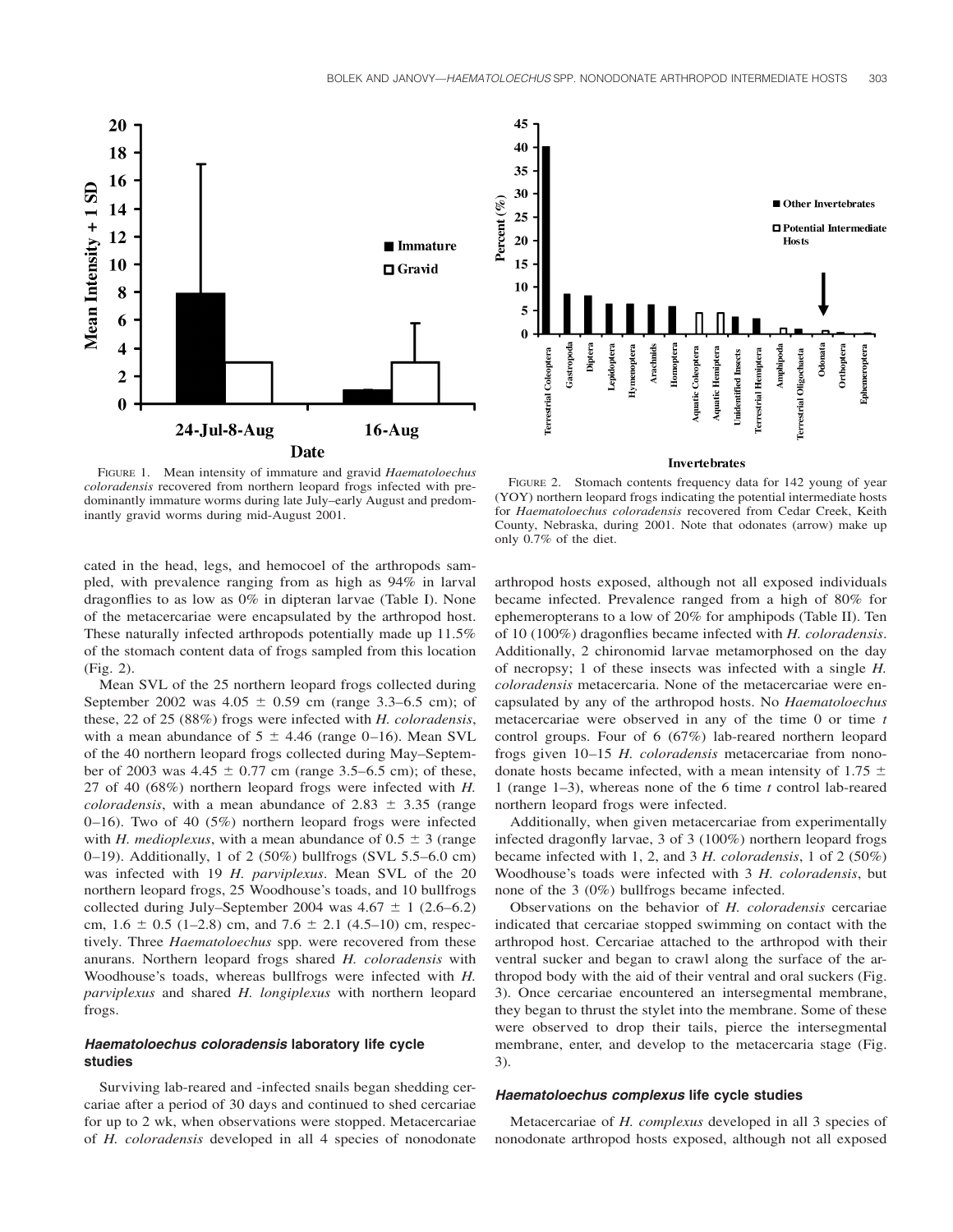| Family, genus,<br>or species of<br>arthropods examined | Prevalence (no.<br>infected/no.<br>examined) | Mean<br>intensity $\pm$ 1<br>SD (range) | Mean<br>abundance<br>± 1 SD | No. of<br>metacercariae<br>recovered | Location<br>in host     |
|--------------------------------------------------------|----------------------------------------------|-----------------------------------------|-----------------------------|--------------------------------------|-------------------------|
| Insecta                                                |                                              |                                         |                             |                                      |                         |
| Odonata: Anisoptera                                    |                                              |                                         |                             |                                      |                         |
| Larva Anax junius                                      | 94 (15/16)                                   | $19.7 \pm 11.3$ (1-38)                  | $18.5 \pm 12$               | 296                                  | Head, thorax, leg       |
| Adult Anisoptera                                       |                                              |                                         |                             |                                      |                         |
| Libellulidae*                                          | 7(6/81)                                      | $4.1 \pm 4.7$ (1-12)                    | $0.3 \pm 1.6$               | 25                                   | Head, thorax, leg       |
| Odonata: Zygoptera<br>Larva Zygoptera                  |                                              |                                         |                             |                                      |                         |
| Coenagrionidae†                                        | 67(10/15)                                    | $3.9 \pm 3.1$ (1-11)                    | $2.6 \pm 3.1$               | 39                                   | Head, thorax, leg       |
| Insecta                                                |                                              |                                         |                             |                                      |                         |
| Adult Zygoptera                                        |                                              |                                         |                             |                                      |                         |
| Hetaerina americana                                    | 48 (13/27)                                   | $2.4 \pm 2(1-6)$                        | $1.1 \pm 1.8$               | 31                                   | Head, thorax, leg       |
| Coleoptera: Hydrophilidae                              | 11(3/27)                                     | $2.3 \pm 1.5$ (1-4)                     | $0.3 \pm 0.9$               | 11                                   | Thorax                  |
| Hemiptera: <i>Belostoma</i> sp.                        | 9(3/33)                                      | $1 \pm 0$ (1)                           | $0.09 \pm 0.3$              | 3                                    | Head and thorax         |
| Ephemeroptera‡                                         | 10(4/42)                                     | $3.5 \pm 1.7(1-5)$                      | $0.3 \pm 1.1$               | 14                                   | Head, thorax, and gills |
| Diptera: Stratiomyidae larva                           | 0(0/9)                                       |                                         | $0 \pm 0$                   | $\theta$                             | Not found               |
| Crustacea                                              |                                              |                                         |                             |                                      |                         |
| Amphipoda:<br>Hyalella azteca                          | 4(3/70)                                      | $1.6 \pm 0.6$ (1-2)                     | $0.07 \pm 0.4$              | 5                                    | Cephalothorax, leg      |

TABLE I. Prevalence, mean intensity, mean abundance, total number, and location of *Haematoloechus* spp. metacercariae in 320 arthropods collected from Cedar Creek, Keith County, Nebraska.

\* *Erythemis simplicicollis* (0/3), *Libellula luctuosa* (0/1), *Plathemis lydia* (0/3), *Sympetrum occidentale* (6/71), *Sympetrum semicinctum* (0/1), *Sympetrum rubicundulum* (0/1), and *Sympetrum vicinum* (0/1).

† *Amphiagrion abbreviatum* (10/14) and *Ischnura verticalis* (0/1).

‡ *Callibaetis* sp. (0/20) and *Caenis* sp. (4/22).

individuals became infected. Prevalence ranged from a high of 67% for chironomids to a low of 21% for amphipods. Metacercariae were located in the head, hemocoel, prolegs, legs, and anal gills of the arthropod hosts. Metacercariae were not encapsulated in any of the arthropod hosts except for a single *Callibaetis* sp., which encapsulated and destroyed all of the metacercariae (Fig. 4). Additionally, 4 of 10 (40%) dragonflies became infected with *H. complexus* (Table III). Two of 4 (50%) toads became infected with a total of 5 *H. complexus*, 2 of which were adults. No time 0 or time *t* control arthropods or amphibians were infected.

### **Other amphibian field surveys**

Of 57 bullfrogs, 5 plains leopard frogs, and 10 plains spadefoot toads examined from Nevens Pond and Cedar Point Bio-

TABLE II. Prevalence, mean intensity, mean abundance, total number, and location of *Haematoloechus coloradensis* metacercariae recovered 4 days postexposure in experimentally infected nonodonate arthropods.

| Species of<br>arthropods<br>exposed | Prevalence (no.<br>infected/no.<br>exposed survivors) | Mean<br>intensity $\pm$ 1<br>SD (range) | Mean<br>abundance<br>± 1 SD | No. of<br>metacercariae<br>recovered | Location<br>in host     |
|-------------------------------------|-------------------------------------------------------|-----------------------------------------|-----------------------------|--------------------------------------|-------------------------|
| Hemiptera:<br><b>Belostomatidae</b> |                                                       |                                         |                             |                                      |                         |
| <i>Belostoma</i> sp.                | 25(5/20)                                              | $1.8 \pm 1.3$ (1-4)                     | $0.45 \pm 1$                | 9                                    | Head, thorax, leg       |
| Diptera:<br>Chironomidae            |                                                       |                                         |                             |                                      |                         |
| <i>Tanytarsus</i> sp.               | 29 (16/55)                                            | $4.2 \pm 4.0$ (1-15)                    | $1.2 \pm 2.9$               | 67                                   | Head, thorax, anal gill |
| Ephemeroptera:<br>Baetidae          |                                                       |                                         |                             |                                      |                         |
| Callibaetis sp.                     | 80(8/10)                                              | $5.5 \pm 4.5$ (1-14)                    | $4.4 \pm 4.6$               | 44                                   | Head, thorax, leg, gill |
| Crustacea<br>Amphipoda              |                                                       |                                         |                             |                                      |                         |
| Hyalella azteca                     | 20(2/10)                                              | $1.5 \pm 0.7$ (1-2)                     | $0.3 \pm 0.7$               | 3                                    | Cephalothorax, leg      |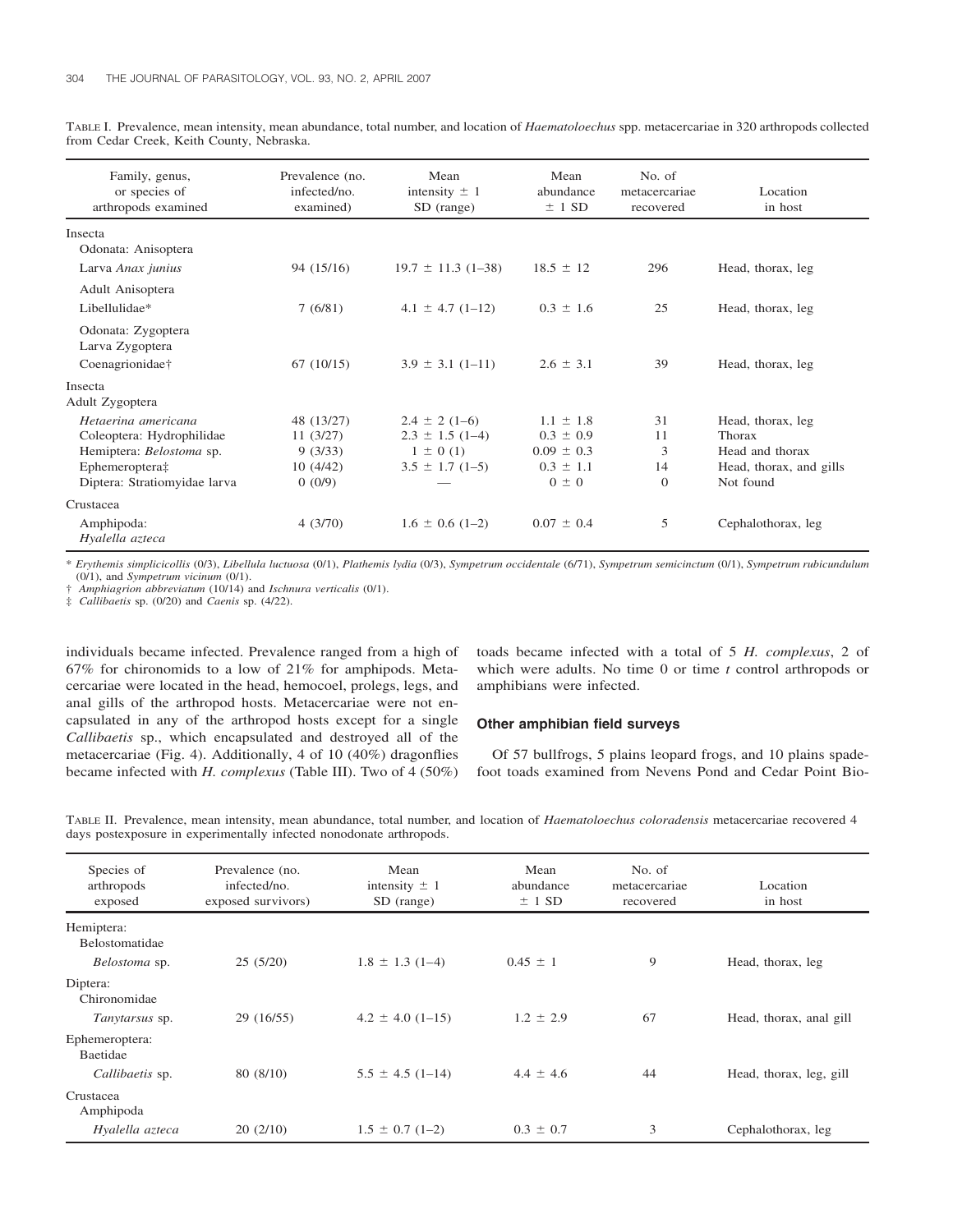logical Station, 74% of bullfrogs and 60% of plains leopard frogs were infected with lung flukes, but none of the plains spadefoot toads were infected. Fifty-eight percent of bullfrogs were infected with *H. longiplexus*, with a mean intensity of 18.6 18.4, and 12% of bullfrogs were infected with *H. parviplexus*, with a mean intensity of 19.9  $\pm$  25.5, whereas all infected plains leopard frogs were infected with *H. coloradensis*, with a mean intensity of 1.3  $\pm$  0.6. Overall prevalence and mean intensity of *Haematoloechus* spp. recovered from the 5 anurans sampled from Keith County, Nebraska, during 2000–2004 are given in Table IV.

### **Morphological analysis/diagnostic characteristics**

*Haematoloechus coloradensis (Cort, 1915) Ingles, 1932 (Fig. 5):* On the basis of 20 mature specimens, body elongate, 4.18– 7.28 mm long by 0.82–1.55 mm wide. Oral sucker subterminal and oval 300-500  $\mu$ m long by 220-420  $\mu$ m wide. Pharynx 180–340 m long by 190–330 m wide. Oral sucker/pharynx width ratio 1.04–1.43. Oral sucker/pharynx length ratio 1.2– 1.77. Acetabulum 24–50% body length from anterior end, round to oval  $230-340$  µm long by  $200-380$  µm wide. Oral sucker/acetabulum ratio 0.88–1.31. Testes round to oval positioned in tandem in midhindbody, anterior testis 350-600  $\mu$ m long by 310–750  $\mu$ m wide and posterior testis 400–650  $\mu$ m long by 380–720 μm wide. Cirrus sac long, extending to level of acetabulum. Genital pore ventral to pharynx. Ovary oval, rarely round posterior or dorsolateral to acetabulum 130–580

 $\mu$ m long by 70–450  $\mu$ m wide. Uterus with intercecal loops, never extending past ceca at posterior testis. Vitellaria acinous, follicular forming clusters, distribution differing on each side of body. On ovarian side 7–10 extracecal clusters, rarely 1 intracecal cluster in anterior part of body. On opposite side of body 7–12 extracecal clusters, rarely 1 or 2 intracecal clusters in posterior end of body. Eggs  $30-37.5 \mu m$  long by  $15-21 \mu m$ wide.

*Haematoloechus complexus (Seely, 1906) Krull, 1933 (Fig. 6):* On the basis of 20 mature specimens, body elongate, 1.22– 6.08 mm long by 0.82–1.19 mm wide. Oral sucker subterminal and oval  $110-420 \mu m$  long by  $110-420 \mu m$  wide. Pharynx  $60-220$  µm long by  $70-240$  µm wide. Oral sucker/pharynx width ratio 1.47–2.1. Oral sucker/pharynx length ratio 1.67– 2.63. Acetabulum 33–48% body length from anterior end, round to oval  $80-330 \mu m$  long by  $80-310 \mu m$  wide. Oral sucker/acetabulum ratio 1.1–1.68. Testes round to oval positioned in tandem in midhindbody, anterior testis  $250-950 \mu m$  long by 150–680  $\mu$ m wide and posterior testis 160–980  $\mu$ m long by  $150-850$  µm wide. Cirrus sac long, extending to level of acetabulum. Genital pore ventral to pharynx. Ovary oval, rarely round posterior or dorsolateral to acetabulum,  $300-600 \mu m$ long by  $200-450 \mu m$  wide. Uterus with extracecal loops, always extending past ceca on left and/or right side of body past posterior testis. Vitellaria acinous, follicular forming clusters, distribution differing on each side of body. On ovarian side 3–6 extracecal clusters and 0–4 intracecal clusters located pre-



FIGURE 3. *Haematoloechus coloradensis* cercarial attachment, creeping, and penetration behavior on *Ischnura verticalis*. (**A**) Cercaria attached with its ventral sucker (arrow) to the tibia of *I. verticalis*. (**B**) Cercaria attached with its oral sucker (arrow) to the tibia of *I. verticalis* after 1 movement up the leg of the damselfly larva. (**C**) Cercaria beginning to penetrate the intersegmental membrane of the thorax of *I. verticalis*. (**D**) Enlargement of panel C. Note the penetrating cercaria and lost tail (arrows). Scale bars  $= 200 \mu m$  in panels A and B, 0.5 mm in panel C, and 100  $\mu$ m panel D.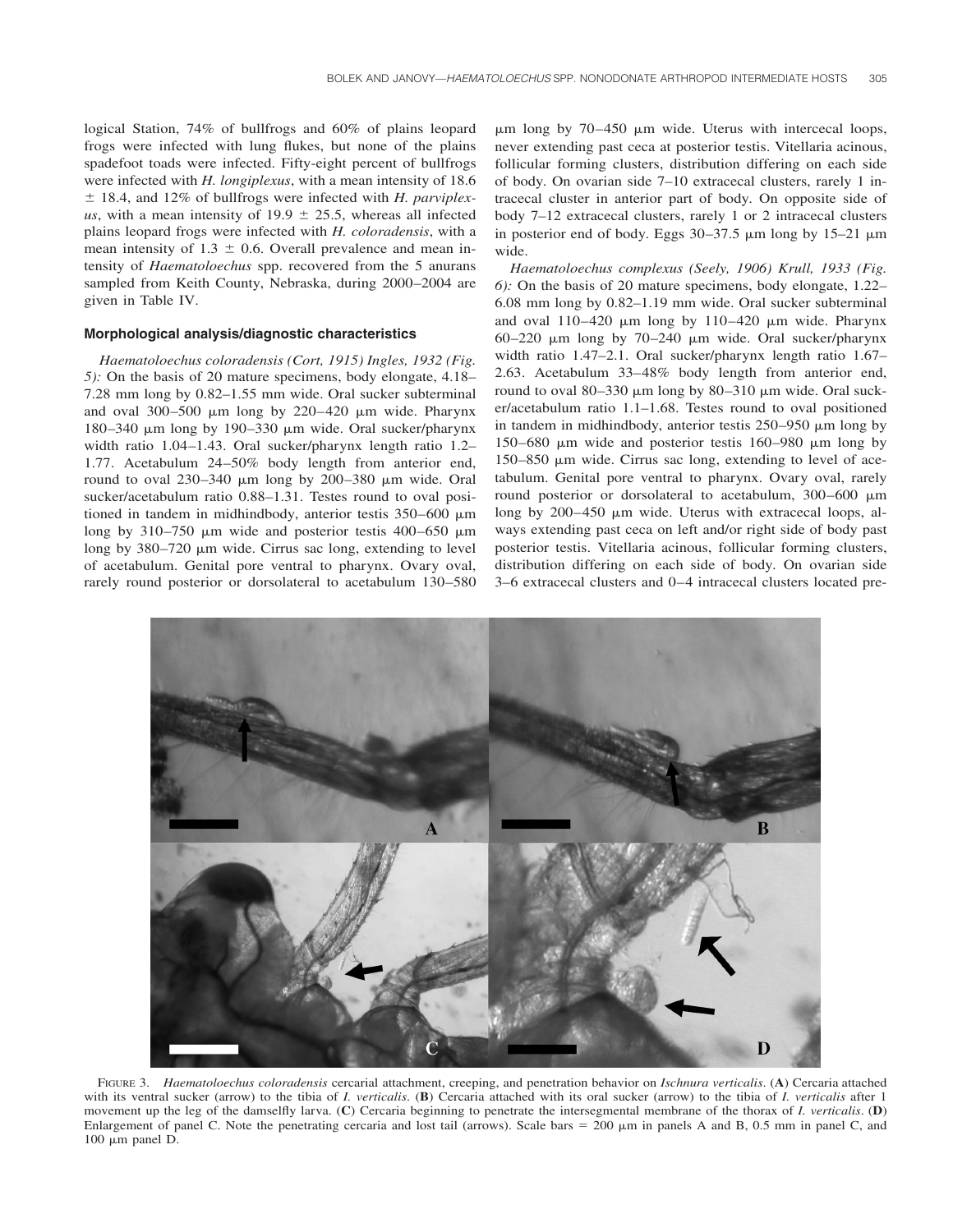

FIGURE 4. Metacercariae of *Haematoloechus complexus* in different body regions of nonodonate arthropods recovered 4–6 days postexposure. (**A**) Metacercariae in prolegs of *Tanytarsus* sp. (**B**) Metacercariae in anal gills of *Tanytarsus* sp. (**C**) Metacercaria in thorax of *Tanytarsus* sp. (**D**) Metacercaria in leg of *Hyalella azteca*. (**E**) Encapsulated and dead metacercaria recovered from the thorax of *Callibaetis* sp. (**F**) Note the stylet. Scale bars  $= 200 \mu m$ .

acetabulum and 1 or 2 intracecal postposterior testes. On opposite side of body 4–9 extracecal clusters, 0–4 intracecal clusters preacetabulum, and 0–2 intracecal clusters postposterior testis. Eggs  $27.5-35 \mu m$  long by 15-17.5  $\mu m$  wide.

### **Morphological comparisons among species**

Morphological comparisons between *H. complexus* and *H. coloradensis* are presented in Table V. Statistically significant differences were observed in body length, pharynx length and width, OS/PH width and length ratios, acetabulum length and width, OS/AC width ratios, testis length, and vitellaria number among *H. complexus* and *H. coloradensis*. Although these differences were statistically significant, there was overlap among all of these characteristics except for the oral sucker/pharynx width ratio. However, *H. coloradensis* had a uterus with intercecal loops that never extended past the cecae at the posterior testis level, whereas in *H. complexus*, the uterus extracecal loops always extended past the cecae on the left, right, or both sides of the body past the posterior testis. Finally, the distribution of vitelline follicles differed among these 2 species. *H. coloradensis* always had rows of extracecal vitelline follicles on each side of the body, with rarely 1 group being intracecal in the anterior part of body located preacetabular and rarely 1 or 2 intracecal clusters in the posterior end of the body located posterior of the posterior testis. In contrast, *H. complexus* always had 3–5 groups of intracecal vitelline follicles in the an-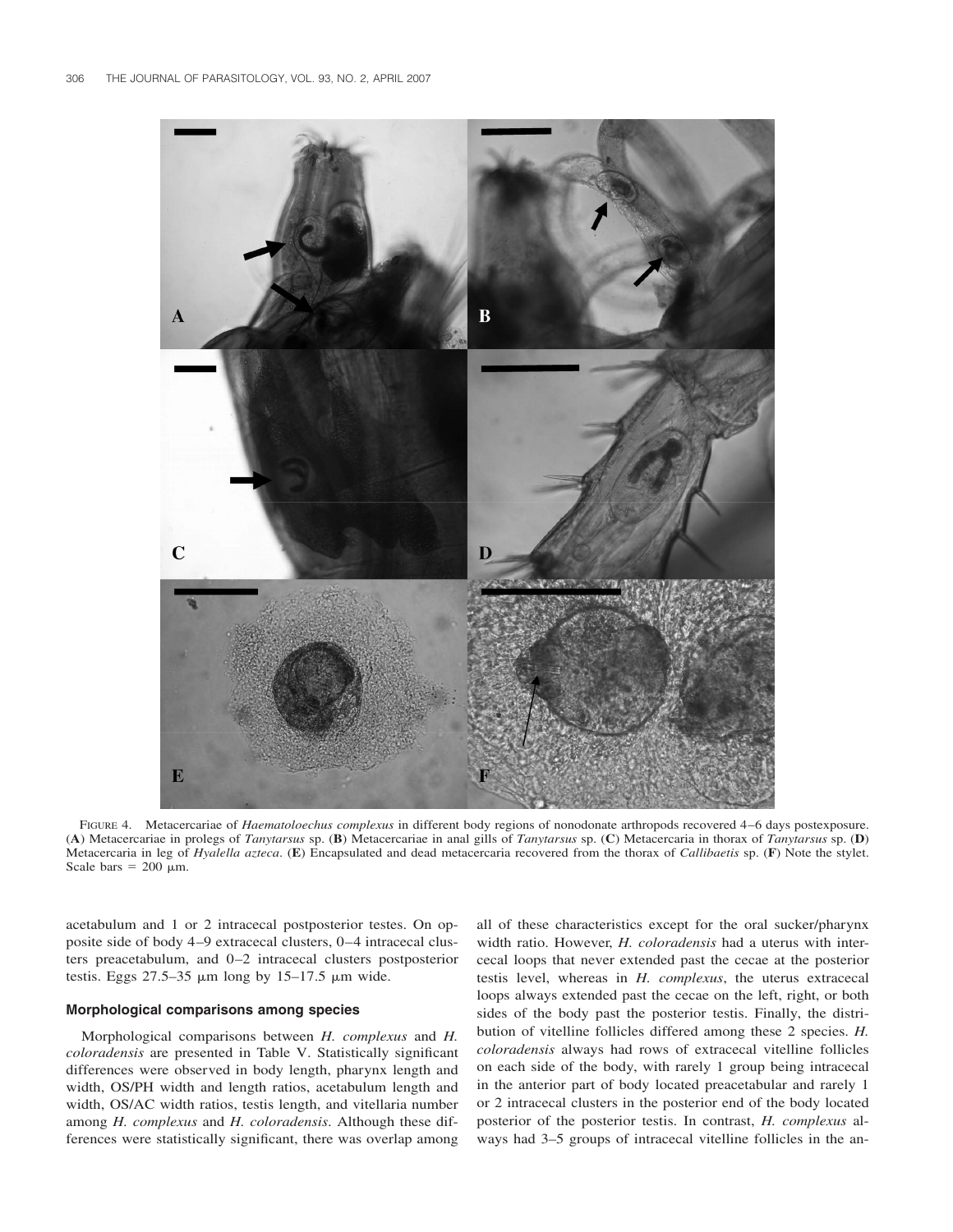| Species of<br>arthropods exposed  | Prevalence (no.<br>infected/no.<br>exposed survivors) | Mean<br>intensity $\pm$ 1<br>SD (range) | Mean<br>abundance<br>± 1 SD | No. of<br>metacercariae<br>recovered | Location<br>in host     |
|-----------------------------------|-------------------------------------------------------|-----------------------------------------|-----------------------------|--------------------------------------|-------------------------|
| Odonata<br>Libellulidae           |                                                       |                                         |                             |                                      |                         |
| Erythemis simplicicollis          | 40(4/10)                                              | $22.3 \pm 20.9$ (3-50)                  | $10 \pm 16.2$               | 89                                   | Head, thorax, leg       |
| Diptera:<br>Chironomidae          |                                                       |                                         |                             |                                      |                         |
| Tanytarsus sp.                    | 67(20/30)                                             | $6.2 \pm 5.2$ (1-18)                    | $4.3 \pm 5.2$               | 124                                  | Head, thorax, anal gill |
| Ephemeroptera:<br><b>Baetidae</b> |                                                       |                                         |                             |                                      |                         |
| Callibaetis sp.                   | 40(2/5)                                               | $6.5 \pm 3.5(4-9)$                      | $2.6 \pm 4.0$               | 13                                   | Head, thorax, leg, gill |
| Crustacea<br>Amphipoda            |                                                       |                                         |                             |                                      |                         |
| Hyalella azteca                   | 21(5/24)                                              | $2.4 \pm 2.1$ (1-6)                     | $0.5 \pm 1.3$               | 12                                   | Cephalothorax, leg      |

TABLE III. Prevalence, mean intensity, mean abundance, total number, and location of *Haematoloechus complexus* metacercariae recovered 4–6 days post exposure in experimentally infected odonate and nonodonate arthropods.

terior part of the body located preacetabulum, and 1 to 3 intracecal vitelline follicles in the posterior part of the body located posterior of the posterior testis.

### **DISCUSSION**

#### *Haematoloechus coloradensis* **recruitment**

Field surveys of the 5 amphibian species in Keith County indicate that *H. coloradensis* is the dominant lung fluke in northern leopard frogs and plains leopard frogs, whereas northern leopard frogs are rarely infected with *H. medioplexus* and *H. longiplexus*. Bullfrogs collected from the same locations as northern leopard frogs and plains leopard frogs are commonly infected with both *H. longiplexus* and *H. parviplexus*. These data support previous surveys on these frogs in Nebraska by Brooks (1976) and Snyder (1996), indicating that *H. longiplexus* and *H. parviplexus* rarely, or never, infect northern leopard frogs or plains leopard frogs in Nebraska

The field and laboratory studies we conducted show that in Nebraska, *H. coloradensis* is a generalist at the second intermediate host level and predominantly infects newly metamorphosed leopard frogs through nonodonate aquatic and semiaquatic arthropods. Until recently, the limits of second intermediate host specificity among species of frog lung flukes were considered to be relatively strict, with most species infecting odonate second intermediate hosts. The life cycle of *H. coloradensis* was initially described from New Mexico by Dronen (1975), who demonstrated that this species also infected dragonflies and damselflies as second intermediate hosts and leopard frogs as definitive hosts. No attempt was made to infect nonodonate arthropods.

Reports of nonodonate second intermediate hosts for frog lung flukes are rare and restricted to dipteran and plecopteran larvae (van Thiel, 1930; Combes, 1968). However, all other studies on the life histories of frog lung flukes were conducted on odonates as second intermediate hosts, and it is unclear whether nonodonate arthropod infections were attempted in these studies (Krull, 1930, 1933, 1934; Ingles, 1933; Grabda, 1960; Schell, 1965; Dronen, 1975, 1977, 1978; Bourgat and

Kulo, 1979; Kennedy, 1980). Studies by Snyder and Janovy (1994, 1996) on second intermediate host specificity of 4 Nebraska *Haematoloechus* spp. were the first to show that cercariae behavior patterns dictate host specificity at the second intermediate host level among the frog lung flukes. Their studies showed that *Haematoloechus* spp. from Nebraska varied from being generalists (*H. complexus*), infecting dragonflies and

TABLE IV. Population structure of *Haematoloechus coloradensis*, *Haematoloechus longiplexus*, *Haematoloechus medioplexus*, and *Haematoloechus parviplexus* in 5 species of anurans collected in Keith County, Nebraska during July 2000–September 2004.

| Anuran species (n)    | Haematoloechus sp. | $(\%)$         | Prevalence Mean intensity<br>± 1 SD |
|-----------------------|--------------------|----------------|-------------------------------------|
| Bufo woodhousii (25)  |                    |                |                                     |
|                       | H. coloradensis    | 4              | 1                                   |
|                       | H. longiplexus     | $\Omega$       |                                     |
|                       | H. medioplexus     | $\Omega$       |                                     |
|                       | H. parviplexus     | $\Omega$       |                                     |
| Rana blairi (5)       |                    |                |                                     |
|                       | H. coloradensis    | 60             | $1.3 \pm 0.6$                       |
|                       | H. longiplexus     | $\Omega$       |                                     |
|                       | H. medioplexus     | $\Omega$       |                                     |
|                       | H. parviplexus     | $\Omega$       |                                     |
| Rana catesbeiana (69) |                    |                |                                     |
|                       | H. coloradensis    | $\Omega$       |                                     |
|                       | H. longiplexus     | 52             | $18.6 \pm 18.4$                     |
|                       | H. medioplexus     | $\Omega$       |                                     |
|                       | H. parviplexus     | 33             | $22.3 \pm 20.2$                     |
| Rana pipiens (289)    |                    |                |                                     |
|                       | H. coloradensis    | 58             | $5.5 \pm 6.6$                       |
|                       | H. longiplexus     | 0.3            | 1                                   |
|                       | H. medioplexus     | 0.7            | $10 \pm 12.7$                       |
|                       | H. parviplexus     | $\overline{0}$ |                                     |
| Spea bombifrons (10)  |                    |                |                                     |
|                       | H. coloradensis    | $\Omega$       |                                     |
|                       | H. longiplexus     | $\Omega$       |                                     |
|                       | H. medioplexus     | $\Omega$       |                                     |
|                       | H. parviplexus     | 0              |                                     |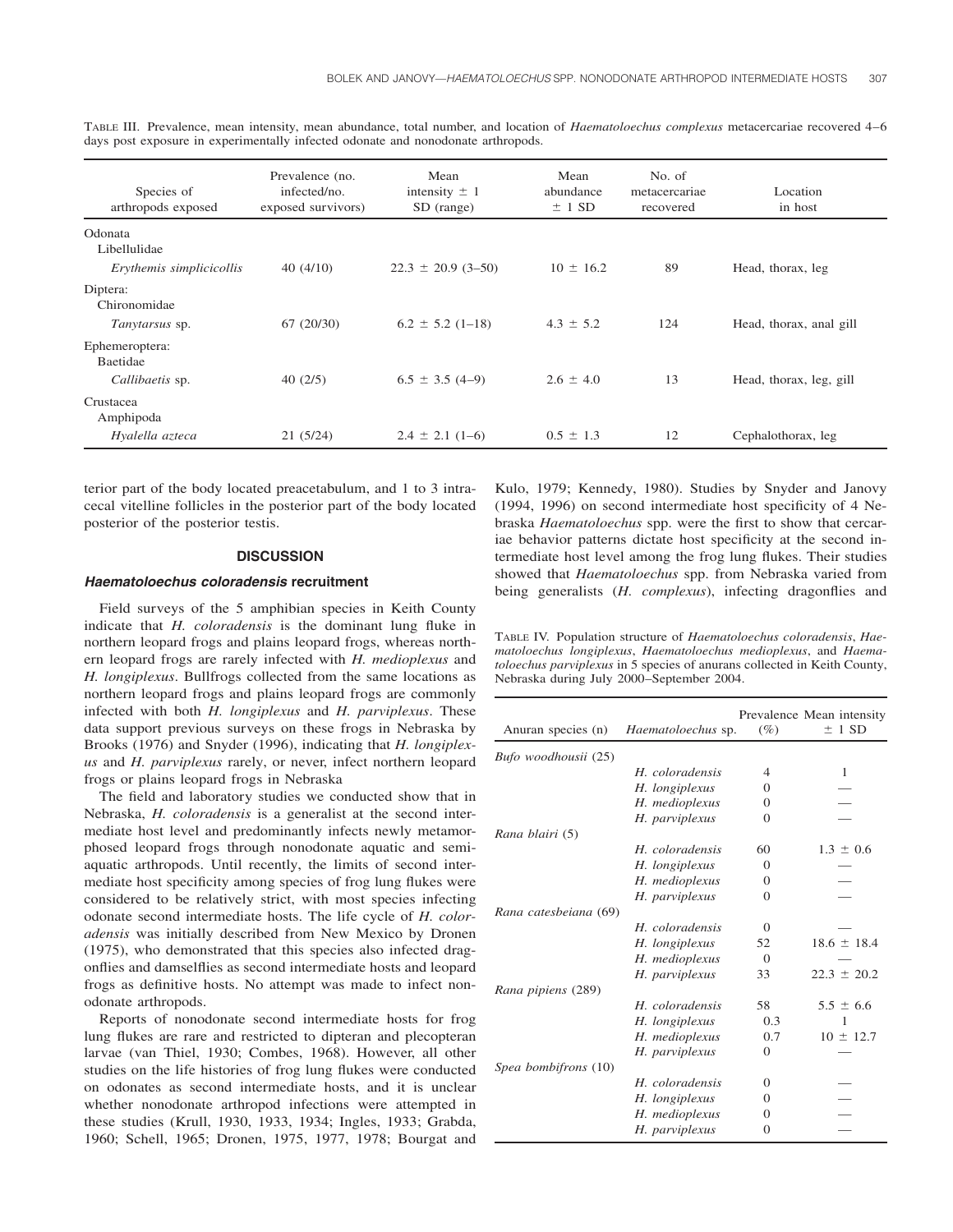

damselflies as well as nonodonate insects and crustacean species, to specialists (*H. medioplexus* and *Haematoloechus varioplexus*), infecting only dragonflies. The various parasite species, therefore, could have different avenues for host colonization. *Haematoloechus medioplexus* and *H. varioplexus* cercariae are passive host invaders and must be drawn into the unique branchial basket respiratory apparatus of dragonflies, where they encyst and metacercariae are restricted to this region of the host. *Haematoloechus complexus* cercariae are active host invaders; these cercariae stop on contact with the arthropod host and penetrate the hosts at any intersegmental membrane by the use of a stylet and, therefore, can be found in all parts of the body, occurring in a thin hyaline cyst in the abdominal cavity, legs, and head of the second intermediate host. Like *H. complexus*, *H. longiplexus* is also an active host invader but can only penetrate damselfly naiads at the base of the caudal gills; *H. longiplexus* cercariae are also drawn into the branchial basket respiratory apparatus of dragonflies. Interestingly, Snyder (1996) also showed with a rather elegant injection experiment that cercariae of species that only use dragonfly second intermediate hosts can develop in damselfly arthropod hosts, demonstrating that cercariae behavior is the main factor or avenue controlling second intermediate host specificity in these frog lung flukes. More importantly, phylogenetic studies on some North American and European frog lung flukes by Snyder and Tkach (2001) indicate that the use of odonates as second intermediate hosts might be the ancestral condition within this genus. From these and other studies on frog lung fluke life cycles, it is clear that frog lung fluke species can vary in their host specificity at the second intermediate host level.

This study clearly indicates that nonodonate arthropods are a viable avenue for the transmission of *H. coloradensis* to newly metamorphosed leopard frogs and toads in Nebraska These observations, that *H. coloradensis* can colonize young of year leopard frogs more commonly than other *Haematoloechus* spp. (*H. longiplexus*, *H. medioplexus*, and *H. parviplexus*) that only use odonates as second intermediate hosts, are important for 2 reasons: (1) the large number of species of second intermediate hosts used that are represented in these frogs' diet; and (2) the range of sizes of second intermediate hosts used.

These observations reveal that this second intermediate host infection pattern is the main reason why newly metamorphosed leopard frogs at Cedar Creek are commonly infected with *H. coloradensis* compared to other studies in which newly metamorphosed frogs are never or rarely infected with *Haematoloechus* spp. (Krull, 1930, 1931; Dronen, 1977; Gillilland and Muzzall, 1999; Muzzall et al., 2001; Bolek and Coggins, 2003). Because small frogs prey primarily on small invertebrates because of gape size limitations, the use of small, nonodonate arthropods as second intermediate hosts allow *H. coloradensis* to colonize newly metamorphosed frogs at Cedar Creek. In fact, of the 289 newly metamorphosed leopard frogs sampled at Cedar Creek during 2001–2004, 168 (58%) were infected with *H. coloradensis*, whereas only 1 (0.3%) and 2 (0.7%) were in-

←

FIGURE 5. Line drawing of *Haematoloechus coloradensis* from the northern leopard frog (*Rana pipiens*) collected from Cedar Creek, Keith County, Nebraska. Scale bar  $= 1.5$  mm.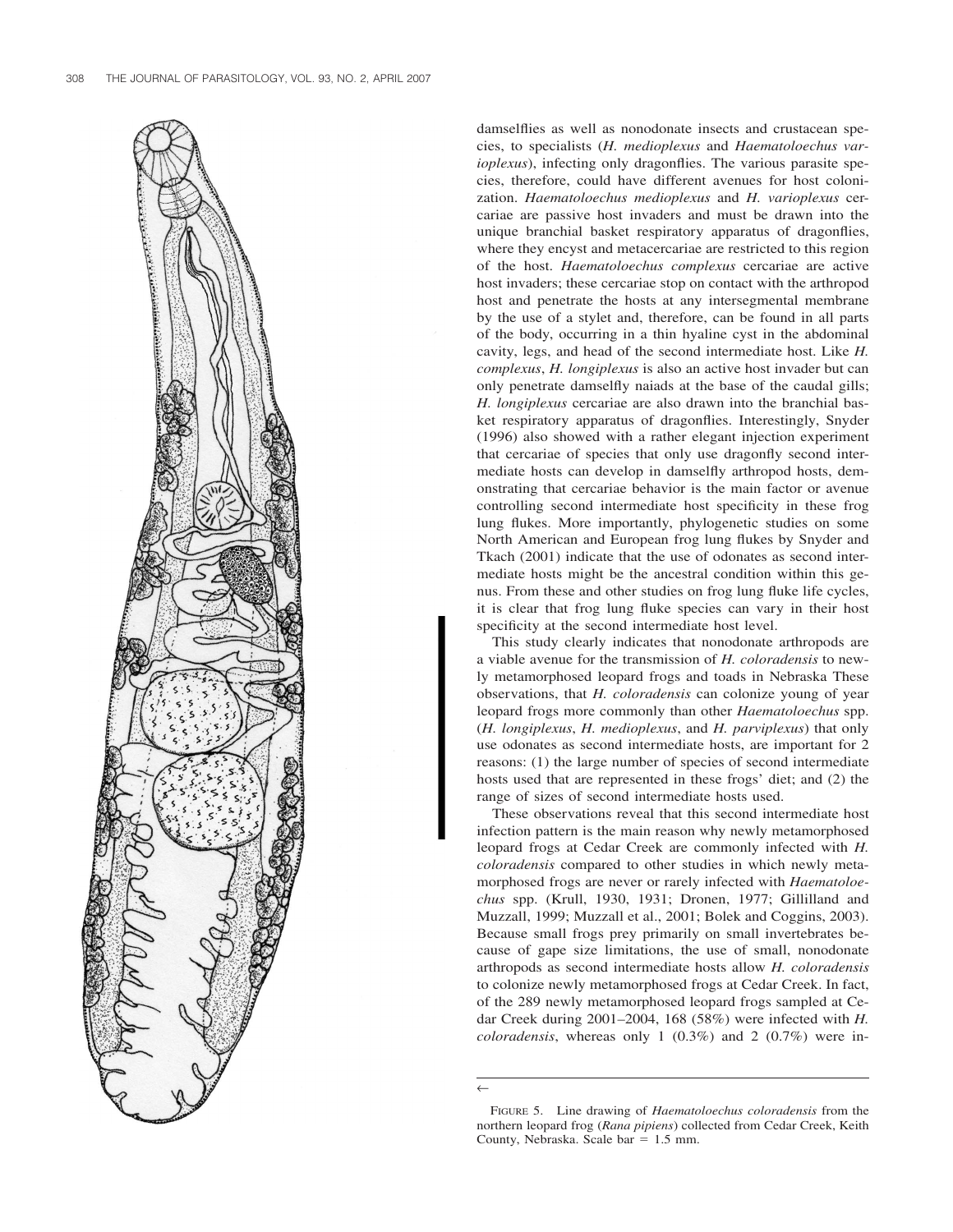

fected with *H. longiplexus* and *H. medioplexus*, respectively, and none (0%) were infected with *H. parviplexus*, all of which use dragonflies and damselflies as second intermediate hosts. Therefore, this study demonstrates that use of a diversity of small arthropod species as second intermediate hosts by *H. coloradensis* provides an avenue for colonization of small frogs, which prey primarily on small invertebrates presumably because of their limitations in gape size. Interestingly, we never find *H. complexus* in newly metamorphosed Woodhouse's toads, or plains leopard frogs in eastern Nebraska where *H. complexus* is common. However, in eastern Nebraska, both of these anurans breed in small temporary ponds, which usually dry up by the end of the summer when frogs and toads are emerging. Therefore, it is not clear whether second intermediate hosts infected with *H. complexus* are available for young of year anurans to feed on at our study site (Bolek, 2006).

Among the 5 anurans sampled from Keith County, Nebraska, both leopard frog species and, to a lesser degree, Woodhouse's toads became infected with *H. coloradensis* in nature, as well as in the laboratory, whereas bullfrogs were resistant to this species in nature and in the laboratory, confirming previous studies on definitive host specificity of *H. coloradensis* by Dronen (1975).

# *Haematoloechus coloradensis* **and** *H. complexus* **taxonomy and distribution**

The morphological data on *H. coloradensis* and *H. complexus* suggest that although morphologically similar, these 2 species are distinct, differing in their oral sucker to pharynx width and length ratios, uterine loop distribution, and placement of vitelline follicles. However, in terms of their life cycles, both species are quite similar. Both utilize physid snails as first intermediate hosts. The cercariae of both of these species are active host invaders and can infect a wide range of nonodonate and odonate arthropods (generalists at the second intermediate host level), and both might be able to infect newly metamorphosed leopard frogs more commonly than other lung flukes that use only odonates as second intermediate hosts. As with *H. complexus*, on contact with a potential arthropod host, the cercariae of *H. coloradensis* attach to the arthropod and are able to penetrate the host at any intersegmental membrane. Finally, both of these species infect northern leopard frogs, plains leopard frogs, and Woodhouse's toads but cannot infect bullfrogs (Krull, 1933; Dronen, 1975; this study).

The similarities in the life history of *H. coloradensis* and *H. complexus* suggest that they could be closely related species. In previous phylogenetic studies on other European and North American species of frog lung flukes (which did not include *H. coloradensis*), host specificity at the first and second intermediate host level has been shown by Snyder and Tkach (2001) to be conserved among related species of *Haematoloechus*. However, recent molecular phylogenetic studies by León-Règagnon and Brooks (2003) on African, European, and North American species of frog lung flukes indicate that *H. complexus*

 $\leftarrow$ 

FIGURE 6. Line drawing of *Haematoloechus complexus* from the plains leopard frog (*Rana blairi*) collected from Pawnee Lake, Lancaster County, Nebraska. Scale bar  $= 1.5$  mm.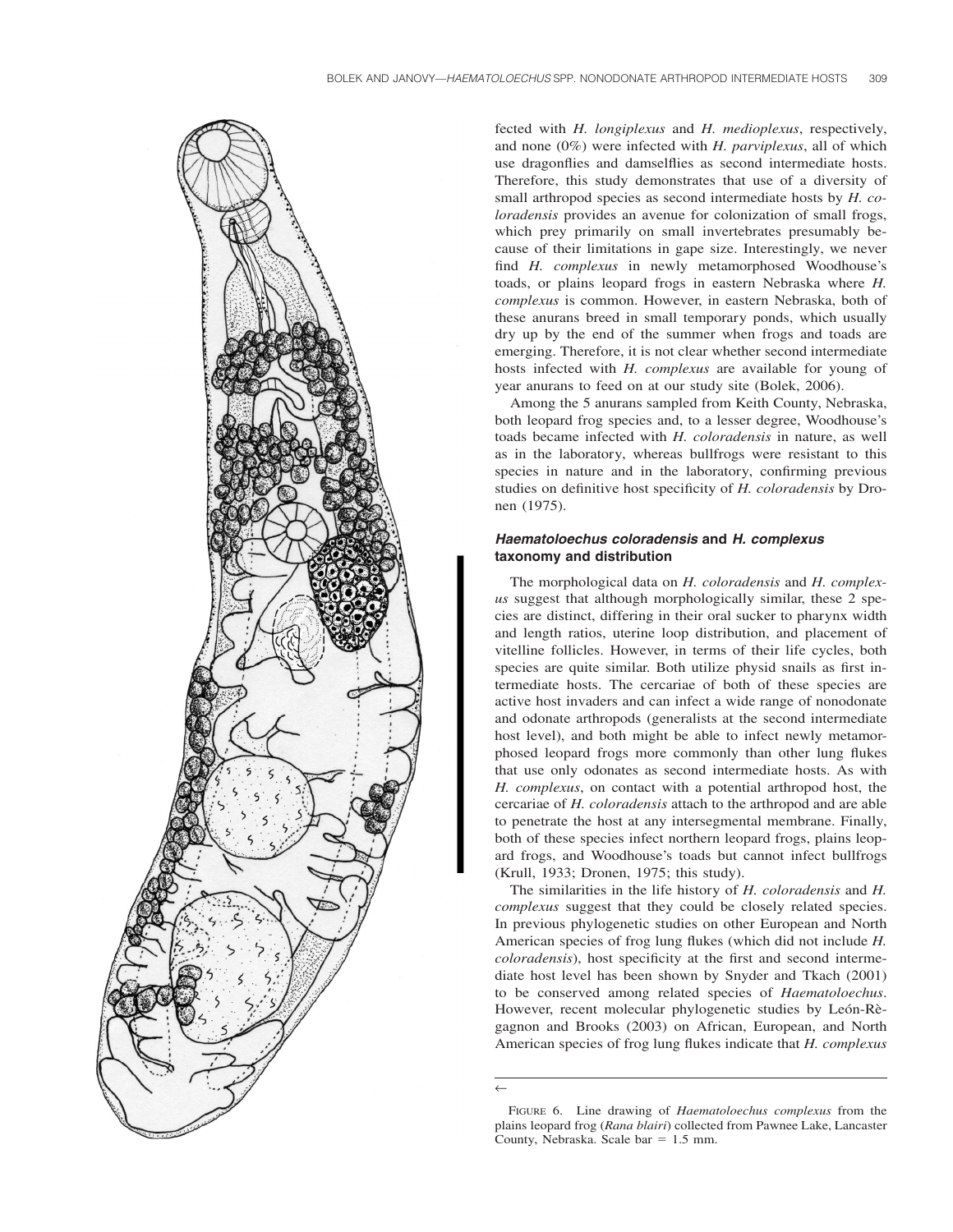| Character                             | H. complexus $n = 20$<br>mean (range)         | H. coloradensis $n = 20$<br>mean (range) | $t$ -Test       | $P$ /=/ |
|---------------------------------------|-----------------------------------------------|------------------------------------------|-----------------|---------|
| Shape                                 | Elongate                                      | Elongate                                 |                 |         |
| Body length                           | $4.910$ mm $(1.220 - 6.080)$                  | $5.644$ mm $(4.180 - 7.280)$             | $-2.68$         | 0.046   |
| Body width at acetabulum              | $0.824$ mm $(0.260 - 1.100)$                  | $0.851$ mm $(0.550-1.350)$               | 0.39            | 0.70    |
| Greatest body width                   | $0.982$ mm $(0.820 - 1.190)$                  | $1.067$ mm $(0.820-1.550)$               | 1.33            | 0.20    |
| Oral sucker length                    | 332 (110-420)                                 | 364 (300-500)                            | 1.65            | 0.11    |
| Oral sucker width                     | 335 (110-420)                                 | $304(220 - 420)$                         | $-1.57$         | 0.12    |
| Pharynx length                        | $162(60-200)$                                 | $255(180-340)$                           | 6.5             | 0.0001  |
| Pharynx width                         | $189(70-240)$                                 | 241 (190-330)                            | 4.45            | 0.0001  |
| OS/PH width ratio*                    | $1.77(1.47 - 2.10)$                           | $1.26(1.04-1.43)$                        | $-10.28$        | 0.0001  |
| OS/PH length ratio*                   | $2.04(1.67-2.63)$                             | $1.46(1.20-1.77)$                        | 7.99            | 0.0001  |
| Acetabulum location from anterior end | 39% (33-48)                                   | $35\%$ $(24-50)$                         | 0.56            | 0.57    |
| Acetabulum length                     | $239(80-330)$                                 | 275 (230-340)                            | 2.46            | 0.02    |
| Acetabulum width                      | $241(80-310)$                                 | 274 (200-380)                            | 2.14            | 0.04    |
| OS/AC width ratio*                    | $1.40(1.10-1.68)$                             | $1.11(0.88 - 1.31)$                      | $-6.52$         | 0.0001  |
| Anterior testis length                | $625(250-950)$                                | 509 (310-750)                            | $-0.344\dagger$ | 0.001   |
| Anterior testis width                 | 480 (150-680)                                 | $507(400 - 650)$                         | 0.88            | 0.38    |
| Posterior testis length               | 685 (160-980)                                 | $507(400 - 650)$                         | $-4.08\dagger$  | 0.0003  |
| Posterior testis width                | 540 (150-850)                                 | 520 (380-720)                            | $-0.52$         | 0.61    |
| Ovary length                          | $420(300-600)$                                | 429 (130-580)                            | $-0.30$         | 0.76    |
| Ovary width                           | 314 (200-450)                                 | $310(70 - 450)$                          | 0.15            | 0.88    |
|                                       | With loops extending<br>posterior and lateral |                                          |                 |         |
| Uterus                                | to cecal tips                                 | With intercecal loops                    |                 |         |
| No. of vitellaria                     | $18.60(16-21)$                                | $17.15(15-21)$                           | $-2.67$         | 0.011   |
| Egg length                            | 32.00 (27.50-35.00)                           | 31.50 (28.00-35.00)                      | $-0.63$         | 0.53    |
| Egg width                             | $17.00(15.00 - 17.50)$                        | $16.60(15.00-21.00)$                     | $-0.91$         | 0.37    |

TABLE V. Morphological characteristics of adult *Haematoloechus coloradensis* and *Haematoloechus complexus*. Means and ranges (in parentheses) are in micrometers  $(\mu m)$  unless otherwise noted.

\* OS/PH, oral sucker/pharynx; OS/AC, oral sucker/acetabulum.

<sup>†</sup> Approximate *t'*-test.

and *H. coloradensis* form unrelated distinct lineages. We have examined the voucher specimens identified as *H. coloradensis* by León-Règagnon and Brooks (2003) (CNHE4661, 6 slides) and determined that it is not *H. coloradensis*. It differs from *H. complexus* by its oral sucker to pharynx width ratio and from *H. coloradensis* by its distribution of vitelline follicles.

In North America, *H. coloradensis* appears to be a western species, having been reported from 5 anuran species in the western United States: the Chiricahua leopard frog (*Rana chiricahuensis*) in Arizona; the northern leopard frog from Colorado, Idaho, Montana, and New Mexico; Woodhouse's toad, the northern leopard frog, and the plains leopard frog in Nebraska; and Woodhouse's toad, southwestern toad (*Bufo microscaphus*), and northern leopard frog in Utah (Cort, 1915; Frandsen and Grundman, 1960; Parry and Grundman, 1965; Dronen, 1975; Brooks, 1976). In North America, *H. complexus* is an eastern species, being reported from 8 species of anurans: the northern leopard frog in Iowa and North Carolina; the green frog in Maryland and Wisconsin; the northern leopard frog, wood frog (*Rana sylvatica*), and spring peeper (*Pseudacris crucifer*) in Ohio; the northern leopard frog, green frog, and southern leopard frog (*Rana sphenocephalus utricularia*) in Indiana and Kentucky; and the northern leopard frog, plains leopard frog, Woodhouse's toad, and Cope's gray treefrog (*Hyla chrysoscelis*) in Nebraska (Seely, 1906; Cort, 1915; Krull, 1933, 1934; Odlaug, 1954; Ulmer, 1970; Brooks, 1976; Catalano and White, 1977; Whitehouse, 2002; M. Bolek, pers. obs.). In North America,

Nebraska appears to be the eastern geographic limit for *H. coloradensis* and the western geographic limit for *H. complexus*.

It is unclear why these 2 species exhibit eastern versus western distributions, because their life cycles are so similar. However, except for northern leopard frogs, *H. coloradensis* has been reported from species of frogs and toads that primarily have a distribution west of the Mississippi River (Platz and Mecham, 1979; Brown, and Morris, 1990; Sullivan et al., 1996; Gergus, 1998). Recent biogeographical studies with mitochondrial DNA on the northern leopard frog also indicate eastern and western lineages of these frogs genetically isolated by the Mississippi River (Hoffman and Blouin, 2004). *Haematoloechus complexus*, on the other hand, has been reported from frogs and toads that overlap in their distributions east and west of the Mississippi River and appears to be found in some strictly western species, such as Woodhouse's toads (Conant and Collins, 1998).

The northern leopard frog in Nebraska has a more arid distribution than its eastern lineage; it predominantly uses clear, sand-bottom streams for reproduction and hibernation (Lynch, 1978; Vogt, 1981). During spring and fall, adult northern leopard frogs remain quite close to water but disperse into grassland during the summer. Importantly, newly metamorphosed northern leopard frogs are found closer to water than are the adults and, therefore, have different habitats than do the adults during the summer months (Vogt, 1981). Our field observations support these findings and, over the last 4 yr during the summer,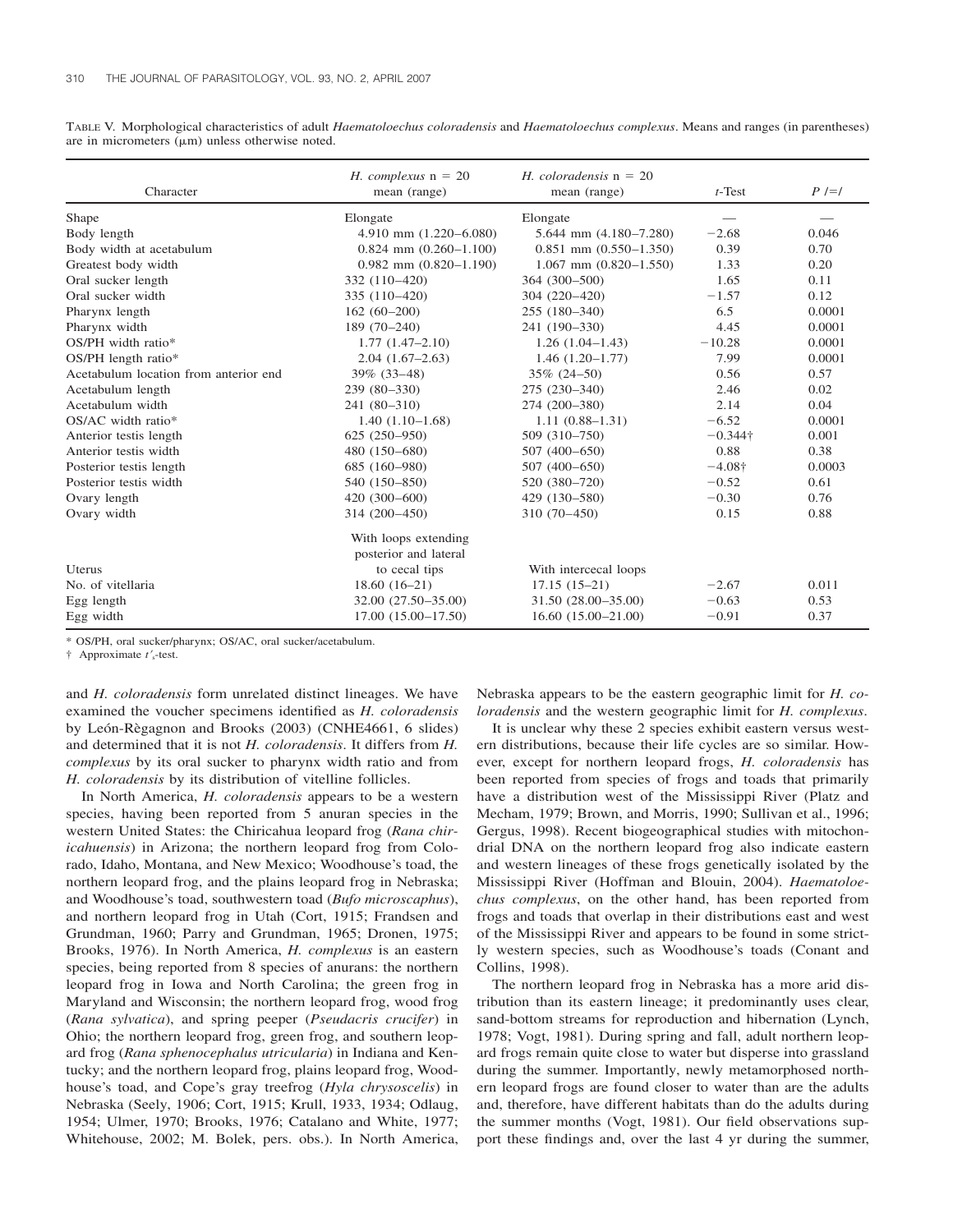we have never observed adult northern leopard frogs at Cedar Creek or any of the other small artificial ponds in the general area. In fact, the only adult leopard frogs we have observed during the summer are the occasional individual plains leopard frog at some of the small artificial ponds. Studies by Kruse (1978) on the life histories of the plains leopard frog and northern leopard frog from Nebraska indicate that the northern leopard frog can readily replenish body moisture from soil capillary water and has a much faster rate of rehydration than does the plains leopard frog, indicating that northern leopard frogs might be more adapted to a semiterrestrial existence in western Nebraska than plains leopard frogs. Indeed, the plains leopard frog is not found west of the confluence of the North and South Platte Rivers in Nebraska, except as an isolate along Lake McConaughy in Keith County (Lynch, 1978, 1985).

The only anurans commonly observed at Cedar Creek during the summer are an occasional bullfrog, newly metamorphosed young of year northern leopard frogs, and Woodhouse's toads, which metamorphose during late June and early July and are found along the margin of Cedar Creek throughout the fall when they go into hibernation. These observations suggest that at this location, the only commonly occurring frogs that can support adult *H. coloradensis* worms and release eggs of this species back into an aquatic environment are newly metamorphosed northern leopard frogs and newly metamorphosed Woodhouse's toads. These observations on the natural history of the anuran hosts in western Nebraska, along with the generalist nature of *H. coloradensis* at the second intermediate host level, show this life cycle is well suited for the western Nebraska environment. The results of this study suggest that a particular life cycle variant will be favored by regional environmental conditions and specific definitive host combinations because these factors influence probabilities of transmission at 1 or more stages during a complex life cycle. This comparative approach to life cycle studies within both single and multiple species of hosts allows us to generate hypotheses about mechanisms that drive evolution of parasite life cycles.

### **ACKNOWLEDGMENTS**

The authors greatly acknowledge Virginia León-Règagnon, Universidad Nacional Autonama de Mexico; Scott D. Snyder, University of Nebraska-Omaha; and Agustín Jiménez-Ruiz, Harold. W. Manter Laboratory of Parasitology, University of Nebraska State Museum, for providing specimens of *H. coloradensis* and *H. complexus* for comparisons. Additionally, M.G.B. thanks Melissa Bolek for help in collecting frogs and snails; Randy Peterson, Duane Dunwoody, Bill Breen, the Sullasen family, Brent Nickol (University of Nebraska–Lincoln), and Susan Lewis (Carroll College) for access to field sites; Brent Nickol for the use of his animal room; and Cedar Point Biological Station for providing facilities. This work was supported by grants from the Center for Great Plains Studies graduate student grant-in-aid, University of Nebraska– Lincoln; Initiative for Ecology and Evolutionary Analysis, University of Nebraska–Lincoln; and The School of Biological Sciences, University of Nebraska–Lincoln.

### **LITERATURE CITED**

- BOLEK, M. G. 2006. The role of arthropod second intermediate hosts as avenues for and constraints on the transmission of frog lung flukes (Digenea: Haematoloechidae). Ph.D. Thesis. University of Nebraska–Lincoln, Lincoln, Nebraska, 198 p.
	- -, AND J. L. COGGINS. 1998. Endoparasites of Cope's gray treefrog, *Hyla chrysoscelis*, and western chorus frog, *Pseudacris tris-*

*eriata triseriata*, from southeastern Wisconsin. Journal of the Helminthological Society of Washington **65:** 212–218.

- -, AND ————. 2000. Seasonal occurrence and community structure of helminth parasites from the eastern American toad, *Bufo americanus americanus*, from southeastern Wisconsin, U.S.A. Comparative Parasitology **67:** 202–209.
- $-$ , AND ————. 2001. Seasonal occurrence and community structure of helminth parasites from the green frog, *Rana clamitans melanota*, from southeastern Wisconsin, U.S.A. Comparative Parasitology **68:** 164–172.
- -, AND ——————. 2003. Helminth community structure of sympatric eastern American toad, *Bufo americanus americanus*, northern leopard frog, *Rana pipiens*, and blue-spotted salamander, *Ambystoma laterale*, from southeastern Wisconsin. Journal of Parasitology **89:** 673–680.
- BORROR, D. J., C. A. TRIPLEHORN, AND N. F. JOHNSON. 1989. An introduction to the study of insects, 5th ed. Harcourt Brace College Publishers, Philadelphia, Pennsylvania, 875 p.
- BOURGAT, L., AND S. D. KULO. 1979. Cycle biologique d'*Haematoloechus johnsoni* Bourgat, 1977, (Trématode) parasite pulmonaire de *Dicroglossus occipitalis* (Günther, 1858) (Amphibien, Anoure) au Togo. Revue Suisse de Zoologie **86:** 467–472.
- BROOKS, D. L. 1976. Parasites of amphibians of the Great Plains: Part 2. Platyhelminths of amphibians in Nebraska. Bulletin of the University of Nebraska State Museum **10:** 65–92.
- BROWN, L. E., AND M. A. MORRIS. 1990. Distribution, habitat, and zoogeography of the plains leopard frog (*Rana blairi*) in Illinois. Illinois Natural History Survey Biological Notes **136:** 1–6.
- CATALONO, P. A., AND A. M. WHITE. 1977. New host records of *Haematoloechus complexus* (Seely) Krull, 1933 from *Hyla crucifer* and *Rana sylvatia*. Ohio Journal of Science **77:** 99.
- COMBES, C. 1968. Biologie, écologie des cycles et biogeography de digénes et monogénes d'amphibiens dans l'est des Pyrénéés. Mémoires du Muse´um National d'Histoire Naturelle **51:** 1–195.
- CONANT, L., AND J. T. COLLINS. 1998. A field guide to the reptiles and amphibians of eastern and central North America. Houghton-Mifflin, Boston, Massachusetts, 616 p.
- CORT, W. W. 1915. North American frog lung flukes. Transactions of the American Microscopical Society **34:** 203–243.
- DRONEN, N. O., JR. 1975. The life cycle of *Haematoloechus coloradensis* Cort 1915 (Digenea: Plagiorchiidae), with emphasis on host susceptibility to infection. Journal of Parasitology **61:** 657–660.
- ———. 1977. Studies on the population structure of two species of *Haematoloechus* Looss, 1899 (Digenea: Plagiorchiidae) in raniid frogs in New Mexico. Proceedings of the Helminthological Society of Washington **44:** 68–72.
- ———. 1978. Host–parasite population dynamics of *Haematoloechus coloradensis* Cort, 1915 (Digenea: Plagiorchiidae). American Midland Naturalist **99:** 330–349.
- DUNKLE, S. W. 2000. Dragonflies through binoculars. A field guide to dragonflies of North America. Oxford University Press, Oxford, U.K., 266 p.
- FRANDSEN, J. C., AND A. W. GRUNDMAN. 1960. The parasites of some amphibians of Utah. Journal of Parasitology **46:** 678.
- GERGUS, E. W. A. 1998. Systematics of the *Bufo microscaphus* complex: Allozyme evidence. Herpetologica **54:** 317–325.
- GILLILLAND, M. G., III, AND P. M. MUZZALL. 1999. Helminths infecting froglets of the northern leopard frog (*Rana pipiens*) from Foggy Bottom Marsh. Journal of the Helminthological Society of Washington **66:** 73–77.
- GRABDA, A. 1960. Life cycle of *Haematoloechus similis* (Looss, 1899) (Trematoda: Plagiorchiidae). Acta Parasitologica Polonica **8:** 357– 367.
- HARDIN, E. L., AND J. JANOVY, JR. 1988. Population dynamics of *Distoichometra bufonis* (Cestoda: Nematotaeniidae) in *Bufo woodhosii*. Journal of Parasitology **74:** 360–365.
- HOAR, W. S., AND C. P. HICKMAN, JR. 1967. A laboratory companion for general and comparative physiology. Prentice-Hall, Inc., Englewood Cliffs, New Jersey, 296 p.
- HOFFMAN, E. A., AND M. S. BLOUIN. 2004. Evolutionary history of the northen leopard frog: Reconstruction of phylogeny, phylogeograpy, and historical changes in population demography from mitochondrial DNA. Evolution **58:** 145–159.